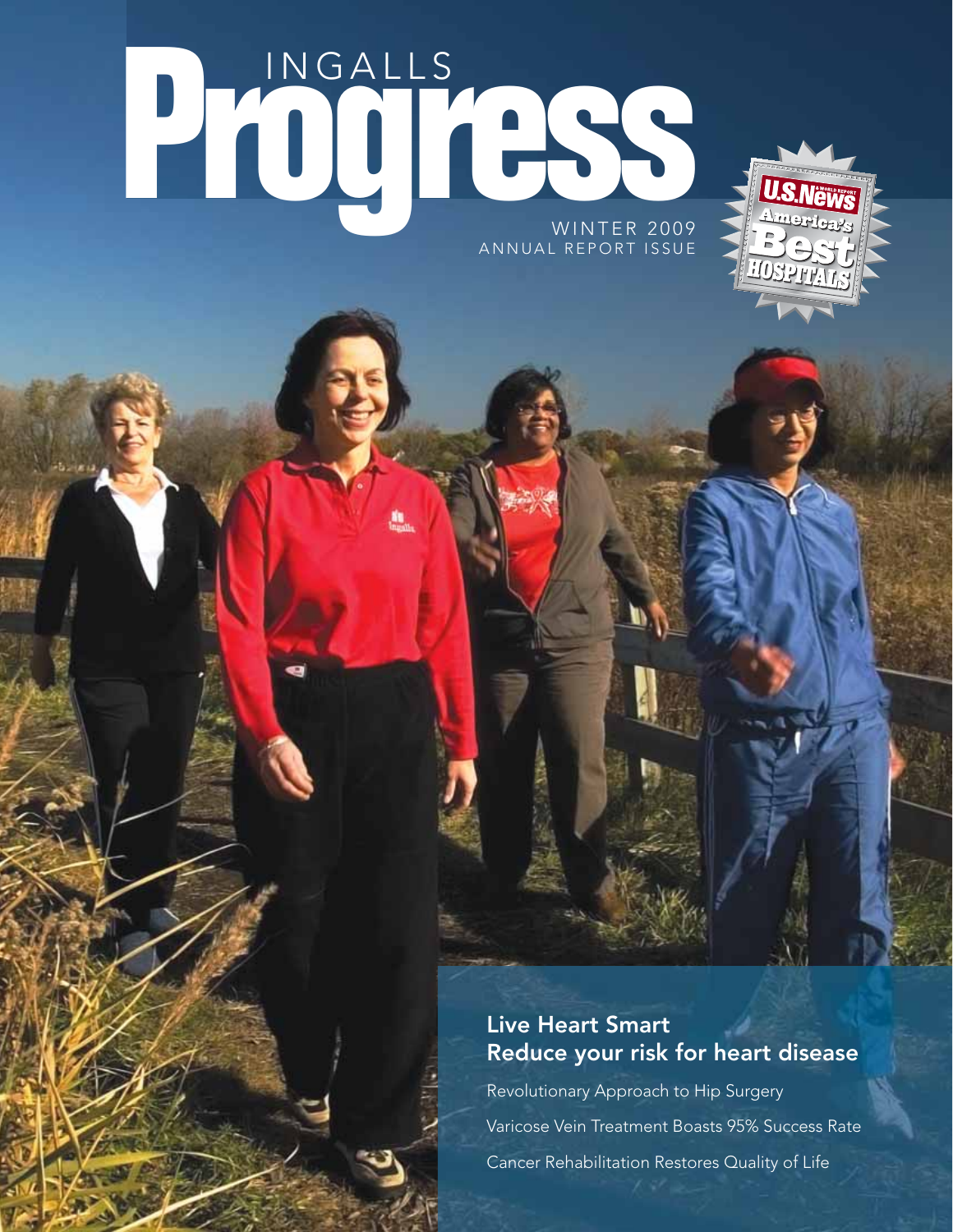## **Ingalls Celebrates its Past and Future**

It's a new year, and a new look for *Progress.* You'll find concise, compelling stories that deliver the latest healthcare information in a conveniently-sized publication. We hope you'll enjoy the revamped *Progress!*

We look forward with optimism to 2009, while taking a look back at 2008 in this, our annual report issue.

The year 2008 surely had its low points and high points. From Wall Street woes to escalating dependence on foreign oil, it's been a year we'll never forget. But 2008 has also been a year of incredible breakthroughs. We can take pride in a historical presidential election, and hope one day to change the way we treat disease thanks to unprecedented advances in genetics research.

As for Ingalls, we're pleased to report we continued on the high road and can look at 2008 as a year of positive growth and achievement. Some noteworthy accomplishments:

- Ingalls turned 85 in 2008 and commemorated its milestone anniversary with a festive community celebration. We also hosted 200+ free community screenings, educational programs and health fairs, touching the lives of nearly 50,000 individuals, and maintaining our commitment of service to all.
- For the seventh year in a row, Ingalls was named one of "America's Best Hospitals" in *U.S. News & World Report,* ranking 38th in the nation for excellence in Neurosciences.
- Ingalls Family Care Center in Calumet City re-opened last fall with a 30,000 square-foot expansion that offers more space, more services and more on-site physician specialists for every member of the family.
- Ingalls partnered with Proctor Hospital to open an addiction treatment facility on our main campus, in the Wyman-Gordon Pavilion. The Illinois Institute for Addiction Recovery at Ingalls is a 16-bed adult treatment facility for all forms of addiction, including chemical, gambling, spending/shopping, food, sex, internet, video-gaming and chronic pain with addiction.





*Kurt E. Johnson Eugene M. Feingold*

- With the Advanced Orthopedic Institute, Ingalls led the way in offering the most effective treatments with the least amount of pain, including the anterior approach, or "French" hip replacement, a revolutionary form of restoring a patient's own cartilage, and a reverse shoulder replacement for patients who have run out of options.
- In cancer care, Ingalls continued to offer more groundbreaking research than any other cancer program in the area. Ingalls also expanded its capabilities with breast reconstruction surgery and a cancer rehabilitation program that helps patients throughout their treatment and recovery.
- Ingalls expanded its cardiac catheterization lab and began offering advanced electrophysiology treatments for heart rhythm disturbances. Ingalls also piloted its new HeartAware web-based risk assessment that is poised to launch to our community, which has the potential to detect and prevent heart disease risk in thousands of area residents.
- Ingalls greatly expanded its ability to assess stroke risk by investing in a non-invasive, high-tech form of ultrasound that analyzes blood flow in the brain.

These are just a few of the accomplishments we've made at Ingalls in 2008. We look forward to serving you in the months and years ahead, and we renew our pledge to bring you programs and services that will positively impact your health and the health of your loved ones. May each of you have a happy and healthy New Year.

Be Well,

*Kurt E. Johnson President and CEO Ingalls Health System*

Eugene de Opingen

*Eugene M. Feingold Chairman, Board of Directors Ingalls Health System*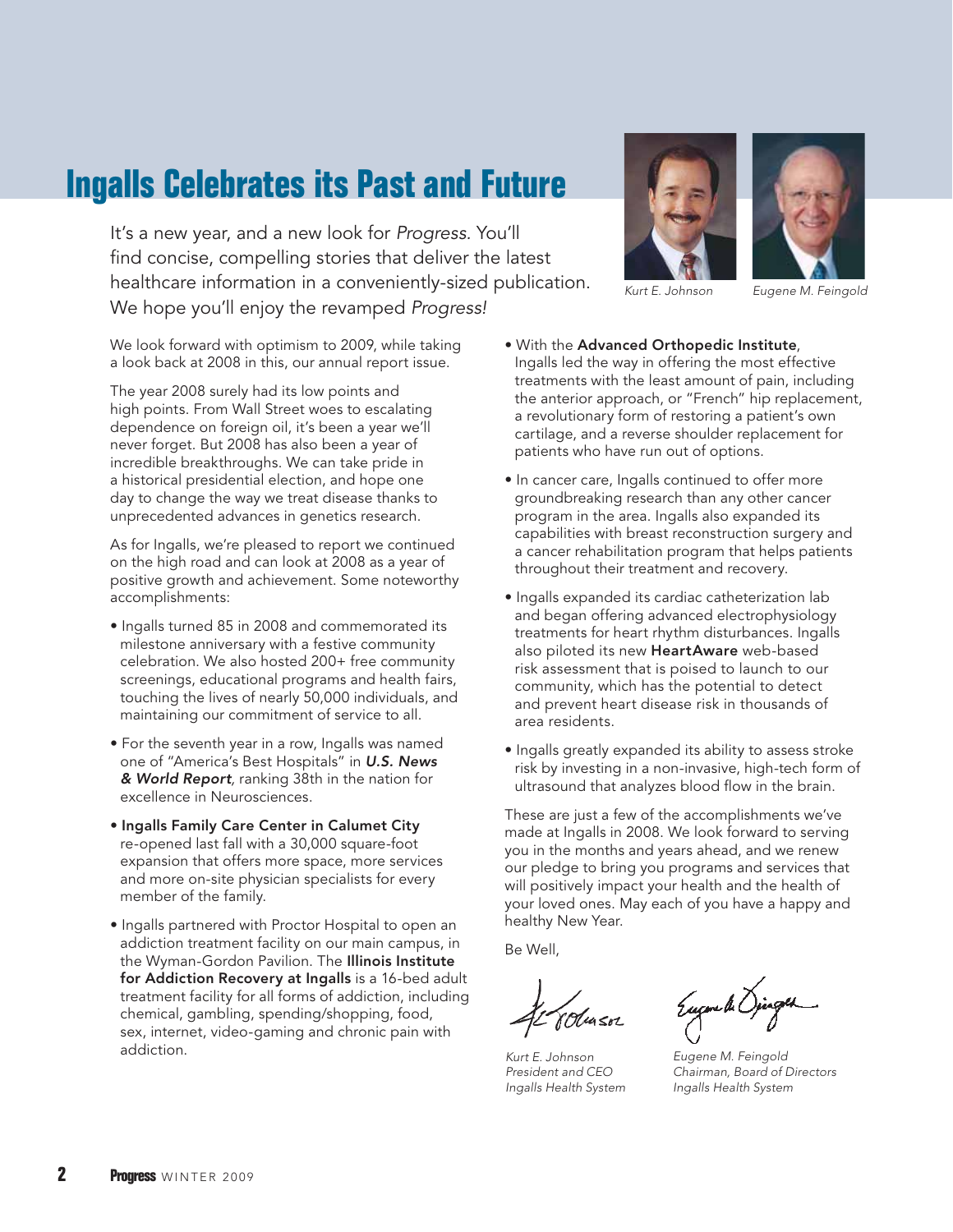## **Welcome New Doctors to the Neighborhood**

## **Annual Report 08**

#### Ingalls Healthcare Expenditures

| Our People                                    | \$150,881,948 |  |
|-----------------------------------------------|---------------|--|
| <b>Patient Care Supplies</b>                  | 70,245,619    |  |
| <b>Building Insurance/Interest</b>            | 11,341,087    |  |
| <b>Purchased Services</b>                     | 39,725,778    |  |
| Depreciation and Amortization                 | 19,932,686    |  |
| <b>Medicaid Provider Assessment</b>           | 5,052,000     |  |
| <b>Provision for Bad Debts</b>                | 19,518,937    |  |
| <b>Total Expenditures</b>                     | \$316,698,055 |  |
| <b>Capital Investments</b>                    |               |  |
| <b>IHS and Affiliates</b>                     | 31,738,000    |  |
| <b>Charity Care and Community Service</b>     |               |  |
| Free and Unpaid Care                          | \$44,528,792  |  |
| <b>Community Service Activities</b>           |               |  |
| and Employee Volunteerism                     | 1,438,000     |  |
|                                               | \$45,966,792  |  |
| Contributions & Other                         | \$787,265     |  |
| Bequests, Trusts, & Memorials                 | 297,186       |  |
|                                               | \$1,084,451   |  |
| <b>Patient Care Services Summary, FY 2008</b> |               |  |

| $\frac{1}{2}$ and $\frac{1}{2}$ and $\frac{1}{2}$ and $\frac{1}{2}$ and $\frac{1}{2}$ and $\frac{1}{2}$ and $\frac{1}{2}$ and $\frac{1}{2}$ and $\frac{1}{2}$ and $\frac{1}{2}$ and $\frac{1}{2}$ and $\frac{1}{2}$ and $\frac{1}{2}$ and $\frac{1}{2}$ and $\frac{1}{2}$ and $\frac{1}{2}$ a |         |
|-----------------------------------------------------------------------------------------------------------------------------------------------------------------------------------------------------------------------------------------------------------------------------------------------|---------|
| Admissions (excluding births)                                                                                                                                                                                                                                                                 | 20,131  |
| <b>Inpatient Days</b>                                                                                                                                                                                                                                                                         | 94,364  |
| <b>Births</b>                                                                                                                                                                                                                                                                                 | 1,374   |
| Avg Daily Census (excluding newborns)<br>259                                                                                                                                                                                                                                                  |         |
| <b>Emergency Dept Visits</b>                                                                                                                                                                                                                                                                  | 41,557  |
| Outpatient Visits (excluding ER)                                                                                                                                                                                                                                                              | 347,731 |
| <b>Urgent Aid Visits</b>                                                                                                                                                                                                                                                                      | 43,002  |
|                                                                                                                                                                                                                                                                                               |         |

#### Home Health

| Intermittent Care Visits     | 43,267 |
|------------------------------|--------|
| <b>Private Duty Hours</b>    | 87,461 |
| Hospice Days of Care         | 15,609 |
| <b>Infusion Therapy Days</b> | 8,270  |
| Surgeries                    |        |
| Inpatient                    | 3,266  |

Ambulatory 7,589

For more information about physicians on staff at Ingalls, or to make an appointment with any of the physicians listed below, please call the Ingalls Care Connection at 1.800.221.2199.



### **Pinakinprasad K. Dave, M.D.,**

specializes in general internal medicine. Dr. Dave received his medical degree from MS University, Barode, India. He served an internship at Norwegian-

American Hospital in Chicago and his residency at Advocate Illinois Masonic Medical Center. He has joined Dolton Medical Center. Dr. Dave is certified by the American Board of Internal Medicine.

**Caroline Olaleye, M.D.,** specializes in pediatrics. Dr. Olaleye received her medical degree from University of Health Sciences-Antigua, St. John's, Antigua. She served her residency at John H. Stroger, Jr. Hospital of Cook County in Chicago. She has joined Child Life Center at Ingalls



Family Care Center in Flossmoor. Dr. Olaleye is certified by the American Board of Pediatrics.



**Zac B. Ravage, M.D., specializes in** retinal vascular disease. Dr. Ravage received his medical degree from Sackler School of Medicine, Tel Aviv University in Israel. He served his internship at Evanston Northwestern Healthcare and his residency at

CaseWestern Reserve University in Cleveland, OH. Dr. Ravage completed a fellowship at Rush University Medical Center/Illinois Retina Association. Dr. Ravage has joined Illinois Retina Associates and is certified by the American Board of Ophthalmology.

*On the cover: HeartSmart graduates exercising their way to a healthier lifestyle and reduced cardiac risks. From left to right: Mary Ann Murphy, Barbara Ferrari, Chestine Allen, Indu Gupta.*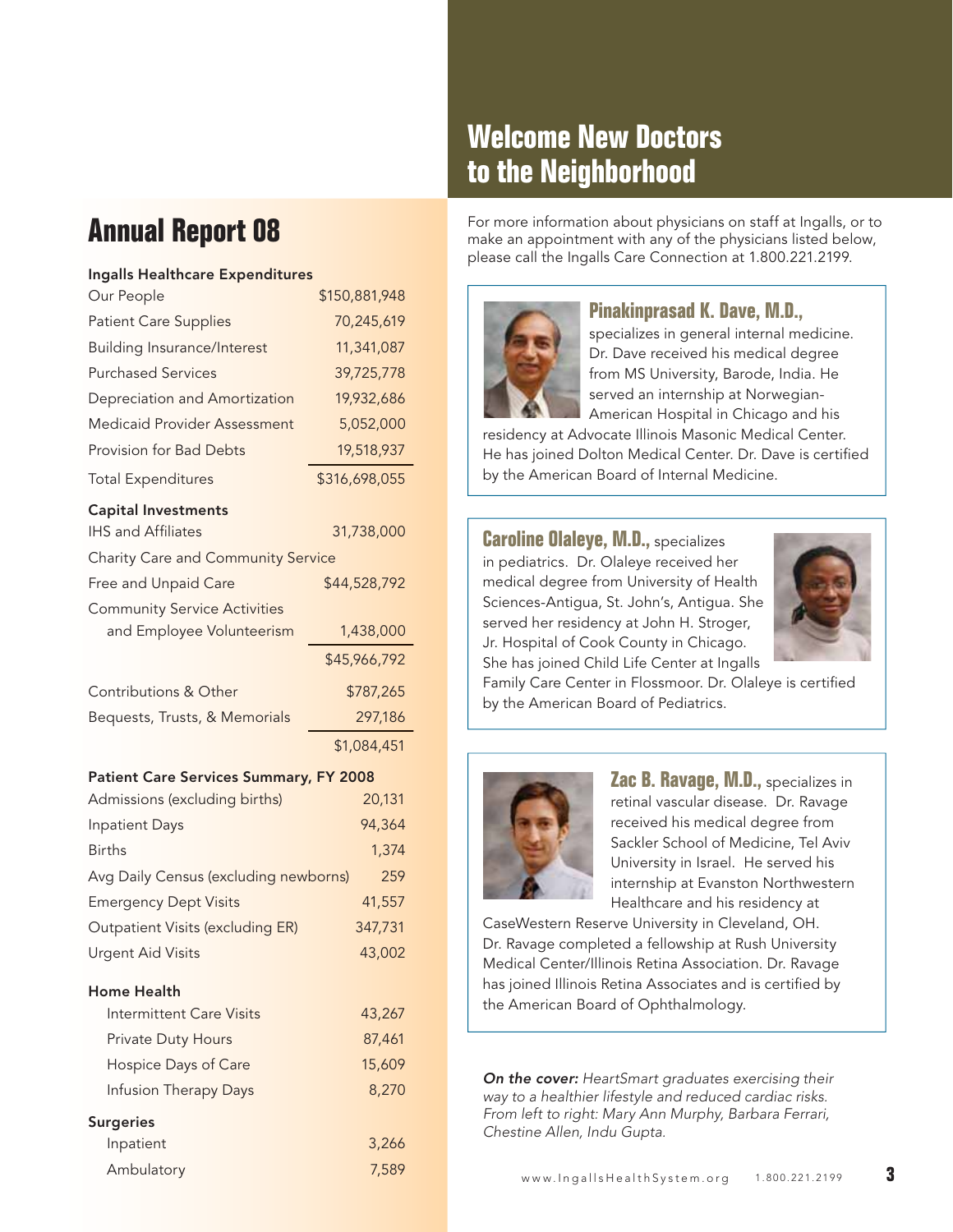# Save Your Life in Seven Minutes with Ingalls HeartAware **HEARTAWAre**



*Dr. P. Sandy Sundram*

In seven minutes, you can buy a new pair of shoes online – or you can take a test that may just save your life.

Beginning in February, Ingalls Health System is proud to introduce HeartAware, a free, easy way to find out if you're at risk for heart disease. And it can be done right in the comfort of your own home…on your computer.

"Even with a healthy diet and exercise, many people are at risk of heart disease due to factors like family history, gender and race," explains Barbara Ferrari, R.N., Heart Health Coordinator at the Ingalls Wellness Center. "That's why Ingalls is offering a free online heart risk assessment that will help you understand potential cardiac problems and is your first sign in developing a personalized plan for staying healthy. It's simple, fast and it could save your life."

It starts by visiting Ingalls.org/HeartAware and clicking on the "HeartAware" link. Simply answer the questions on the survey. At the end of the survey, you will receive a complete evaluation of your results.

If you have three or more risk factors for heart disease, you are eligible to receive a FREE health screening that includes a full lipid profile, blood glucose level and measurements of blood pressure, body mass index (BMI) and waist circumference

– compliments of Ingalls. Afterward, follow up will be provided by one of our highly trained nurse navigators to discuss your confidential results and make a plan to minimize your future risks for heart disease.



*Barbara Ferrari, R.N.*

"Don't let your first symptom be your last," Ferrari adds. "Half who die of heart attacks won't know they were at risk and have no previous symptoms."

"Unlike many medical conditions, heart disease can largely be predicted and prevented, but you have to take action," adds P. Sandy Sundram, M.D., boardcertified cardiologist and Medical Director of Cardiac Services at Ingalls. "Don't smoke, get regular exercise and eat healthy foods. And to measure your overall heart disease risk, take the seven-minute online HeartAware risk assessment."



Visit Ingalls.org/HeartAware and take the free HeartAware risk assessment today!

# Understanding Heart Disease Risk Factors

The American Heart Association has identified several risk factors for coronary heart disease, some of which can be modified, treated or controlled.

## **Heart** What are the major risk factors that can't be changed?

- Increasing age Over 83 percent of people who die of coronary heart disease are 65 or older.
- Male gender Men have a greater risk of heart attack than women do, and they have attacks earlier in life.
- Heredity, including race African-Americans have more severe high blood pressure than Caucasians and a higher risk of heart disease.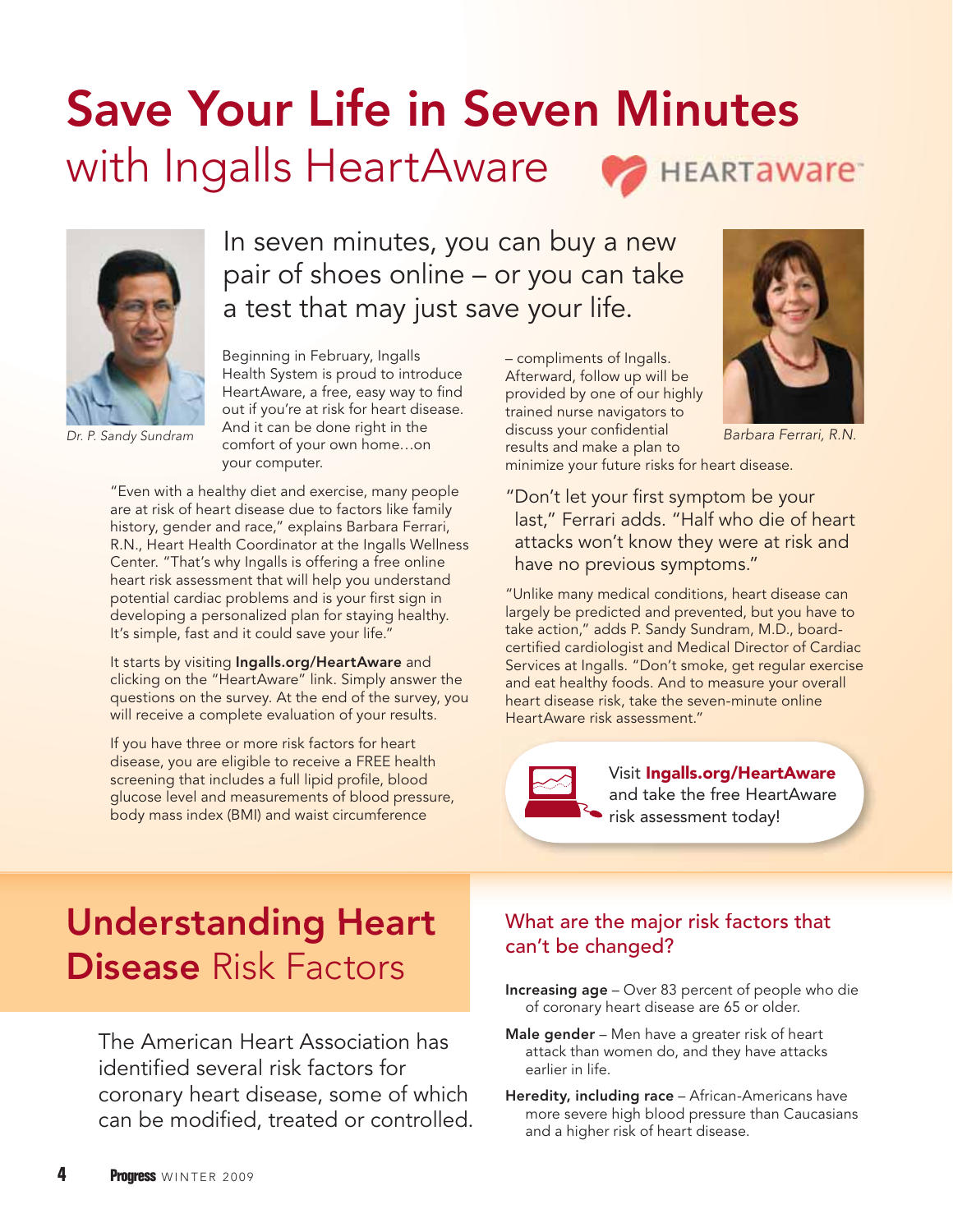# Ingalls Helps Area Women Get 'Heart Smart'

Mary Ann Murphy of Alsip, a recent graduate of Ingalls' Heart Smart

for Women class, is enthused about HeartAware, Ingalls' new seven-minute online heart health assessment.

"It's important to know what your risk factors are and what you can do now to reduce them," she explains. "I really

enjoyed the Heart Smart for Women class. Plus, I learned a lot, like how to eat healthier, how to read labels and how important it is to exercise. I definitely plan to take the online HeartAware assessment."

In its fifth year at Ingalls, the popular 12-week series, Heart Smart for Women, offered through a grant from the Illinois Office of Women's Health, has graduated more than 600 area women like Mary Ann who have taken their newfound know-how to heart by implementing healthy lifestyle changes.

Led by Barb Ferrari, R.N., Heart Health Coordinator at the Ingalls Wellness Center, Lynne Carman, R.N., and Dietitian Jan Dowell, M.S., R.D., Heart Smart for



*Mary Ann Murphy*



*Debra Robbins*



*Chestine Allen*

"It's important to know what your risk factors are and what you can do now to reduce them."

*Indu Gupta*

Women teaches participants how to reduce their risk for heart disease through physical activity and healthier food choices.

The next session of Heart Smart for Women begins the week of Feb. 23. Times and locations vary. For more information or to register, call 708.206.1656, ext. 194.

## What are the major risk factors you can control by changing your lifestyle or taking medicine?

- Smoking A smoker's risk of developing coronary heart disease is two to four times that of nonsmokers.
- High blood cholesterol As blood cholesterol rises, so does risk of coronary heart disease.
- High blood pressure High blood pressure increases the heart's workload, causing the heart to thicken and become stiffer.
- Physical inactivity An inactive lifestyle is a risk factor for coronary heart disease.
- Obesity People who have excess body fat, especially if a lot of it is at the waist, are more likely to develop heart disease and stroke.
- Diabetes mellitus About three-quarters of people with diabetes die of some form of heart or blood vessel disease.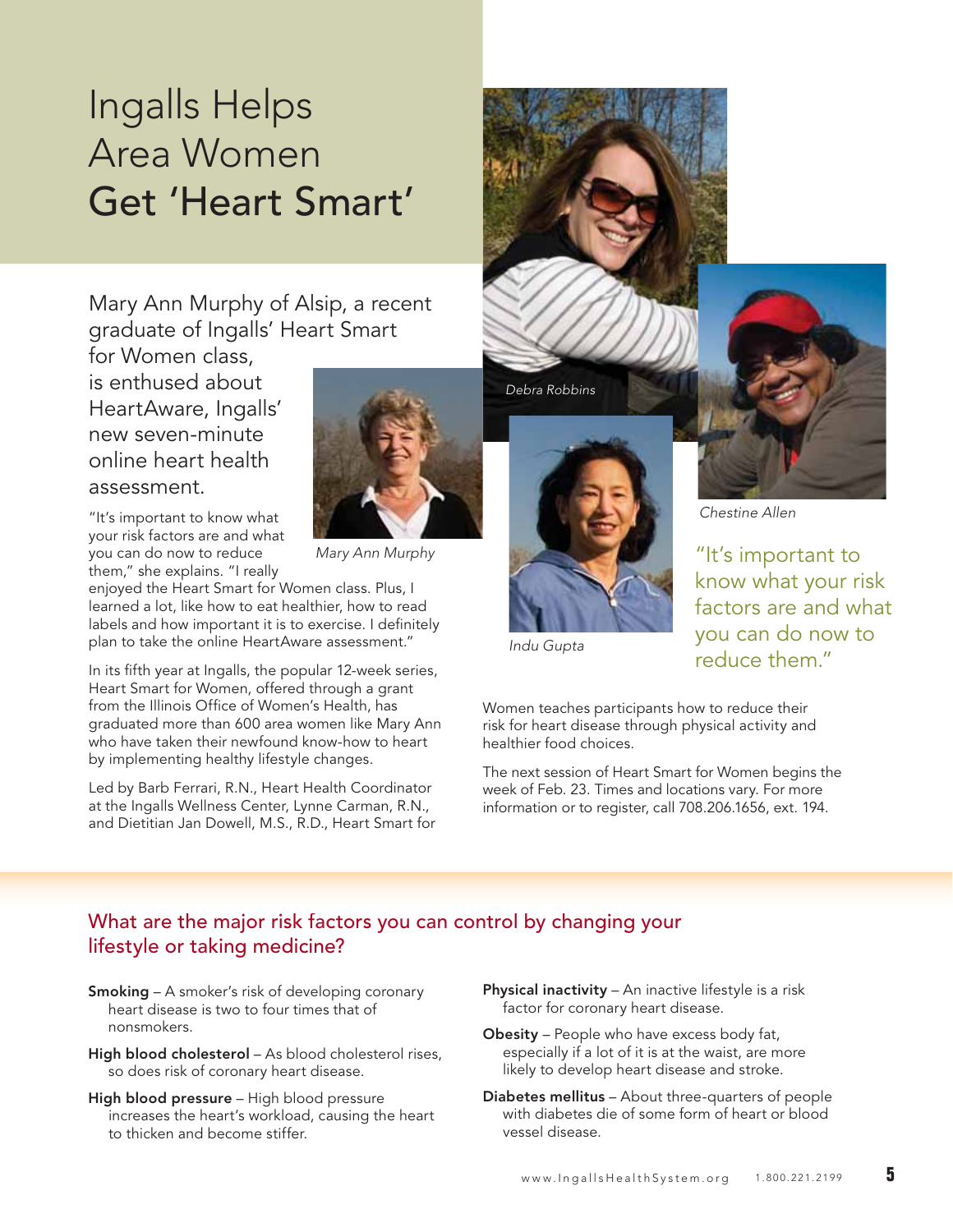

# Deuce Partial Knee Offers High-performance **Option for Active Patients**

## It's tough to enjoy the great outdoors when you're in pain. Patricia Nygren of Crete knows that firsthand.

The avid hiker and biker lived with near constant pain in her right knee for more than a year. "The cartilage had worn out," she explains. "It was pretty much bone on bone. Even climbing the stairs was difficult."

When the pain finally sidelined the energetic retiree, she sought the medical opinion of Carl DiLella, D.O., board-certified orthopedic surgeon on staff at the Advanced Orthopedic Institute at Ingalls. Following an arthroscopy procedure and several rounds of medication, which provided only temporary relief, Dr. DiLella recommended a partial knee replacement specially designed for younger, more active patients like Nygren.

Called the Journey Deuce, the new implant spares healthy bone and ligaments that are sacrificed in traditional total knee replacements. Benefits include more natural feeling and stability in the knee; less post-operative pain; less physical therapy; and a a shorter recovery period. period.

Here's how it works: Traditional total knee surgery replaces the ends of the thigh bone (femur), shin bone (tibia) and knee cap (patella). However, in 70 percent of patients, osteoarthritis attacks only the knee cap and inner part of the knee (medial

compartment). The Journey Deuce resurfaces just the diseased areas – the kneecap and medial compartments – and leaves healthy bone and important ligaments intact.

Most importantly, Journey Deuce uses an implant that preserves the anterior cruciate ligament (ACL) and the posterior cruciate ligament (PCL), which provide stability during activities such as walking and climbing stairs. Standard total knee replacements sacrifice these ligaments, but do not fully compensate for their function.

"The Deuce is a powerful, new treatment option that can be life-changing for a large percentage of knee surgery candidates," Dr. DiLella explains. "Patients want natural, normal motion of the knee, small scars and shorter physical rehabilitation. And of course, they want as little post-operative pain as possible. I believe the Deuce is the right implant at the right time for active and informed patients."

Nygren agrees. Just a week after her October surgery, she traded in her walker for a cane. Following several weeks of physical therapy and strengthening, Nygren hopes to resume biking and hiking the national parks again this summer with her husband.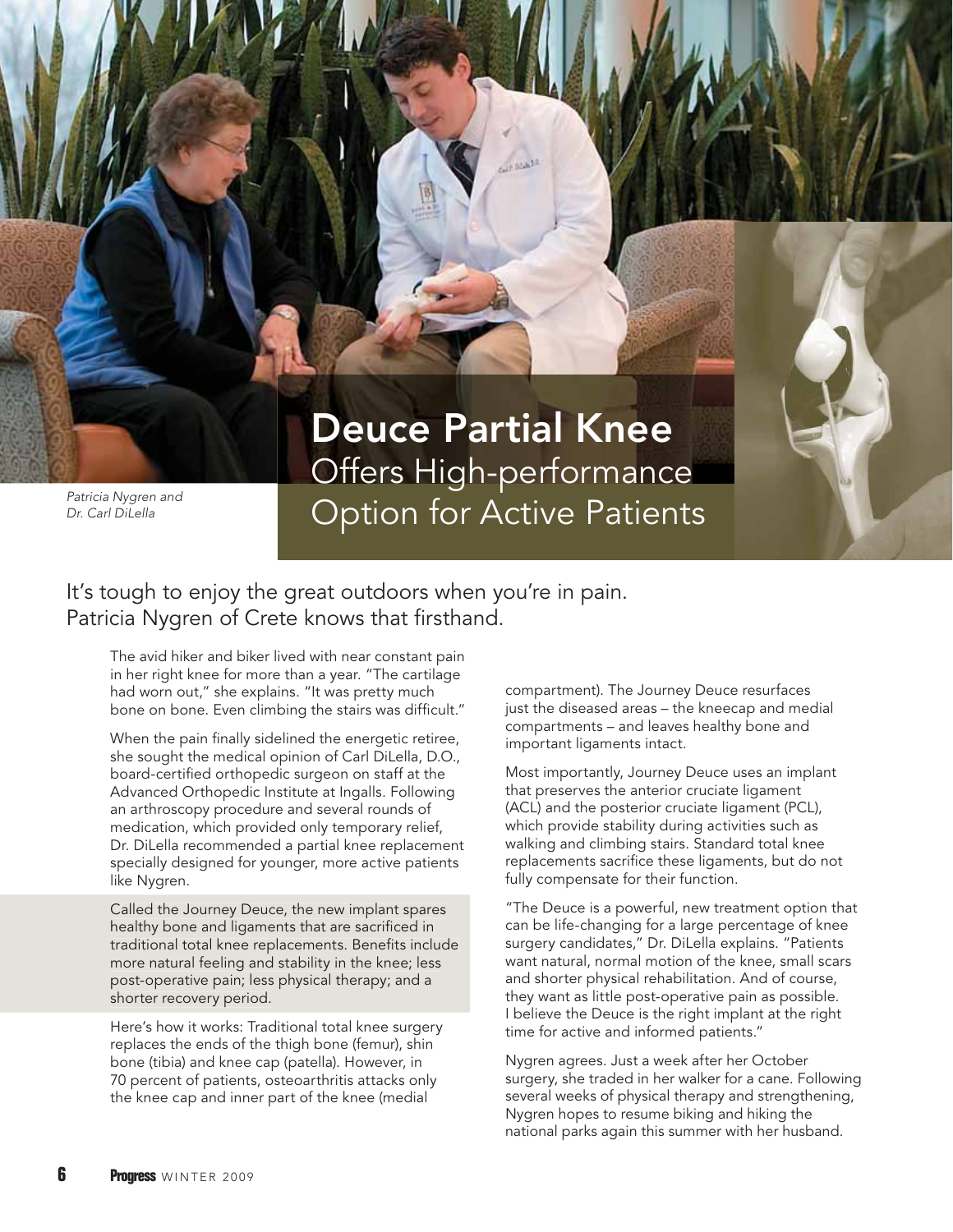## **Instant Relief:** Vertebroplasty Puts an End to the Pain of Spinal Fractures Caused by Osteoporosis

A "popping" sound was the first clue that Michael Akai may have injured himself while installing a sink at his St. John, Indiana home last summer.

The pop soon gave way to back pain that was so excruciating it nearly took his breath away. Akai's family doctor diagnosed muscle spasms and wrote him a prescription for pain medication.

"But it didn't help," he recalls. "I was in such misery. On a scale of one to 10, the pain was a 10."

Eventually, Akai's doctor ordered an X-ray and MRI at Ingalls. Interventional Radiologist Richard Lichtenberg, M.D., told him to come in the very next day.

"Mr. Akai was suffering from a compression fracture of L2, one of the lower vertebrae," Dr. Lichtenberg explains. "He looked like an ideal candidate for vertebroplasty."

An innovative procedure for vertebral compression fractures, vertebroplasty provides prompt, effective pain relief.

"Researchers estimate that more than 25 percent of women over the age of 65 will suffer one or more spinal fractures due to osteoporosis," he notes. "It is also seen less commonly in men and occasionally younger people, particularly those whose bones have become weakened due to the long-term use of steroids or other drugs to treat a variety of diseases."

In Akai's case, long-term steroidal therapy following a double lung transplant in 1999 was the likely cause of his weakened vertebrae.



*Michael Akai with his model cars*

### Vertebroplasty: a Non-Surgical Alternative to Back Surgery

The very next day, Akai met with Dr. Lichtenberg, who recommended vertebroplasty.

Vertebroplasty stabilizes the collapsed vertebra through injection of medical-grade bone cement into the spine, decreasing pain and preventing further collapse of the spine.

The procedure is performed on an outpatient basis under local anesthesia and mild sedation. A needle is guided into the fractured vertebra through a small skin nick. Acrylic bone cement is injected into the vertebra, filling the spaces within the bone. The procedure takes from one to two hours. Following a brief observational period, patients go home within a few hours and can often resume normal activities the next day.

"In most cases, the pain is gone or dramatically diminished within 48 hours or sometimes immediately after the procedure" Dr. Lichtenberg says.

Akai is proof of that.

"I walked into the hospital at 7:15 that morning in tears from the pain," he says. "By the time I left at 2:30 p.m., my pain was gone. I didn't even wait for a wheelchair. I would highly recommend Dr. Lichtenberg and the vertebroplasty procedure."

For more information about vertebroplasty, call Ingalls Care Connection at 1.800.221.2199.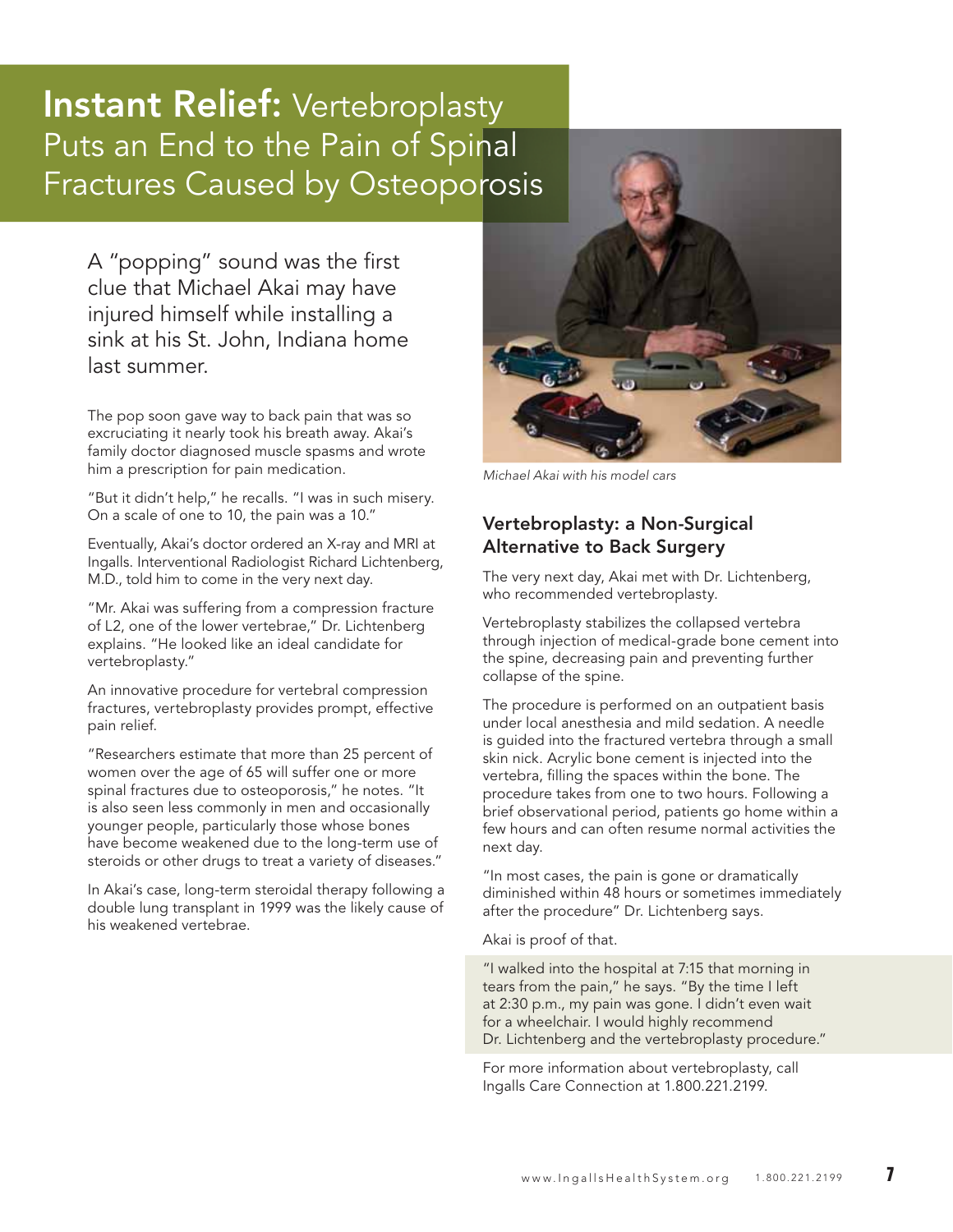# Could That Ache be Arthritis?

Arthritis isn't just a single disease. It's actually a complex disorder that includes more than 100 distinct conditions and can affect people of all ages. The most common is osteoarthritis (OA).

OA affects nearly 21 million American adults and begins when joint cartilage starts to break down, resulting in pain and stiffness. Most commonly, OA affects the joints of the fingers, knees, hips and spine.

#### What causes osteoarthritis?

"Most joint damage begins in response to physical stress such as an injury or repetitive movement," rheumatologist Veena Nayak, M.D., explains. "This stress can break down the cartilage that normally encases the ends of the bones in a joint. Cartilage cushions the bones and helps the joint move smoothly and easily."

As cartilage begins to break down, the ends of the bones thicken, and the joint may lose its normal shape. With additional breakdown, the ends of the bones may begin to rub together, causing pain.

OA usually comes on slowly. Some of the most common symptoms of OA include:

- Steady or intermittent pain in a joint.
- Stiffness after sleeping or sitting.
- Swelling or pain in one or more joints.
- A crunching feeling or sound of bone rubbing on bone when the joint is used.

Risk factors for developing OA include advancing age; traumatic injury or overuse of a joint; being overweight; and incorrect joint alignment such as a dislocated hip, bowlegs or double-jointedness.

If you experience joint pain, stiffness and/or swelling for more than two weeks, make an appointment to see your doctor to find out if you have arthritis. "With proper treatment, regular exercise and maintaining a healthy weight, you can keep the pain and stiffness of arthritis to a minimum and enjoy an active lifestyle," Dr. Nayak adds.



*Dr. Veena Nayak*

" One in three American adults has arthritis. If you feel pain and stiffness in your body or have trouble moving around, you could be one of them."

#### Where do symptoms of OA appear?

Although OA can occur in any joint, it most often occurs in these areas:

- Knees: Symptoms include stiffness, swelling and pain, making it hard to walk, climb, and get in and out of chairs and bathtubs.
- **Fingers:** Fingers may become stiff and numb, or ache. The base of the thumb joint is also commonly affected by OA. Fingers may become enlarged and gnarled in appearance.
- Hips: OA in the hip may cause stiffness and pain in the hip, groin, inner thigh or knees, making it very difficult to bend, walk and move around.
- **Spine:** OA of the spine causes pain and stiffness in the neck or in the lower back, as well as weakness or numbness in the arms or legs.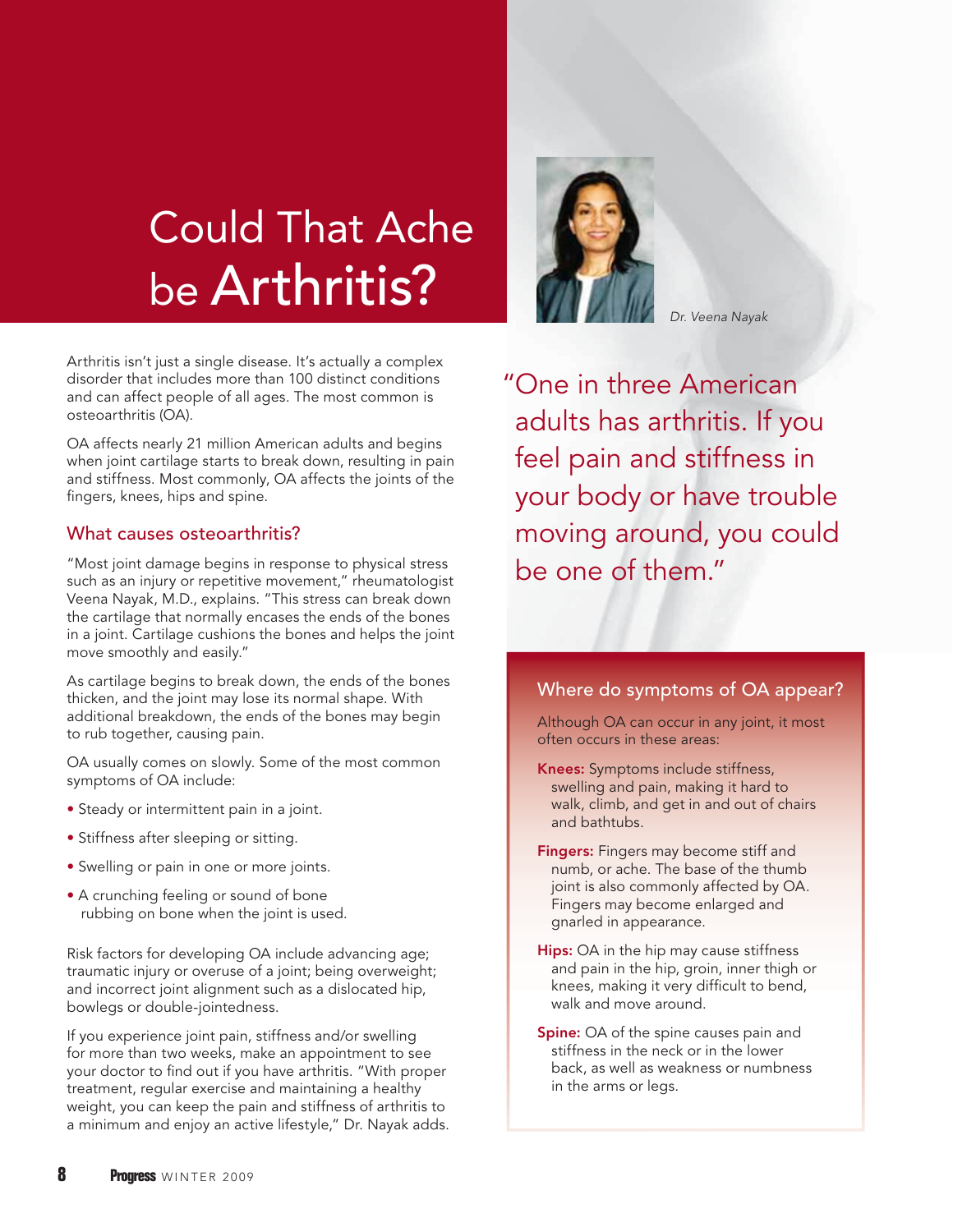

# Fusion Surgery Restores Function, Eliminates Pain for Tinley Park Woman

For people with severe arthritis, simple tasks like turning a doorknob, opening a jar or buttoning a shirt are nearly impossible.

Tiffany White of Tinley Park knows that all too well. Diagnosed with psoriatic arthritis as a child, 39-year-old White has lived with this degenerative condition that affects individuals with psoriasis most of her life. Over time, the disease has attacked the joints of her hands and her spine.

But she doesn't let it get her down.

"I get up and around," she says with a smile. "I can't sit or stand for long periods of time, but I do all right."

In early 2008, White's thumbs and left wrist became excruciatingly painful, making everyday tasks like brushing her hair impossible.

Eventually, her physician referred her to Neal Labana, M.D., a board-certified orthopedic surgeon who specializes in hand surgery.

"Mrs. White had significant pain in both of her thumbs, and wasn't able to use them at all," Dr. Labana explains. "Over the years, she had tried all of the big-name medications, but they failed to bring long-lasting relief. The joints of her left wrist and thumbs were completely overcome with arthritis. The only option to relieve her pain and restore function in her thumbs and left wrist was fusion surgery."

"I can use my hairbrush again!" *—Tiffany White*



During thumb fusion, the bones that form the thumb joint are set so they grow together. While the joint doesn't move after surgery, it also doesn't have any pain. The surgery is recommended for younger patients or

*Dr. Neal Labana*

individuals that require extensive thumb strength on the job, like carpenters who use a hammer all day. While the joint no longer moves, the patient retains the ability to grip and pinch.

A wrist fusion is somewhat different, requiring the fusion of several bones instead of just two. In most cases, however, the ulna bone of the forearm is not included in the fusion so that the ability to rotate the hand remains.

"There are trade-offs," he adds. "While patients lose some motion in their wrist, the wrist will be strengthened and pain-free. And that's important to younger people who need to work with their hands. These individuals need strength more than flexibility. Wrist fusion gives them a strong wrist that is good for gripping."

Following two separate fusion procedures in April and August 2008, White is pleased.

"The surgeries relieved the pain," she says. "I can use my hairbrush again, and I'm a lot sturdier holding a bottle of water. I'm very pleased with the results."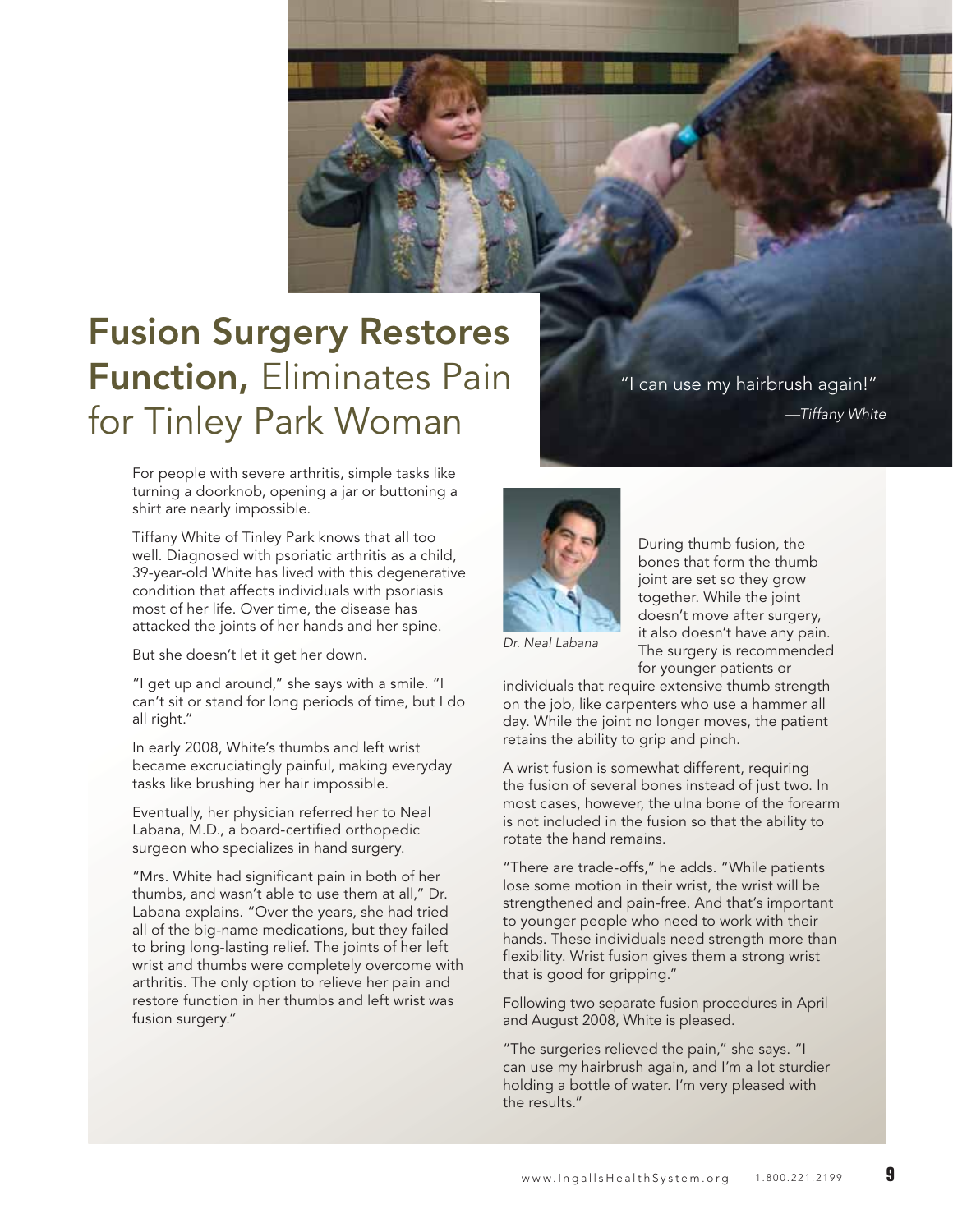# Vein Treatment at Ingalls Takes the Ache Out of Frankfort Man's Legs

A machinist by trade, 48-year-old Richard Golick spends five days a week standing on his feet. An aching muscle here or there is par for the course.

But the throbbing aches and pains that Golick experienced in his legs day after day were anything but normal. Neither were the bulging, gnarled veins that Golick hid under long pants or "tall" socks.

"I'd come home from work, and my legs would just ache," he remembers. "I knew I had to do something about it."

Thanks to a tip from a woman who works out at the same Mokena gym, Golick made an appointment with the experts at the Ingalls Vein Clinic in Tinley Park in 2007. The diagnosis: severe varicose veins.



*"My legs look great. They're so smooth now," Golick adds. "More importantly, they feel great. I can stand all day long and not have any pain. I highly recommend the Ingalls Vein Clinic."*

*—Richard Golick*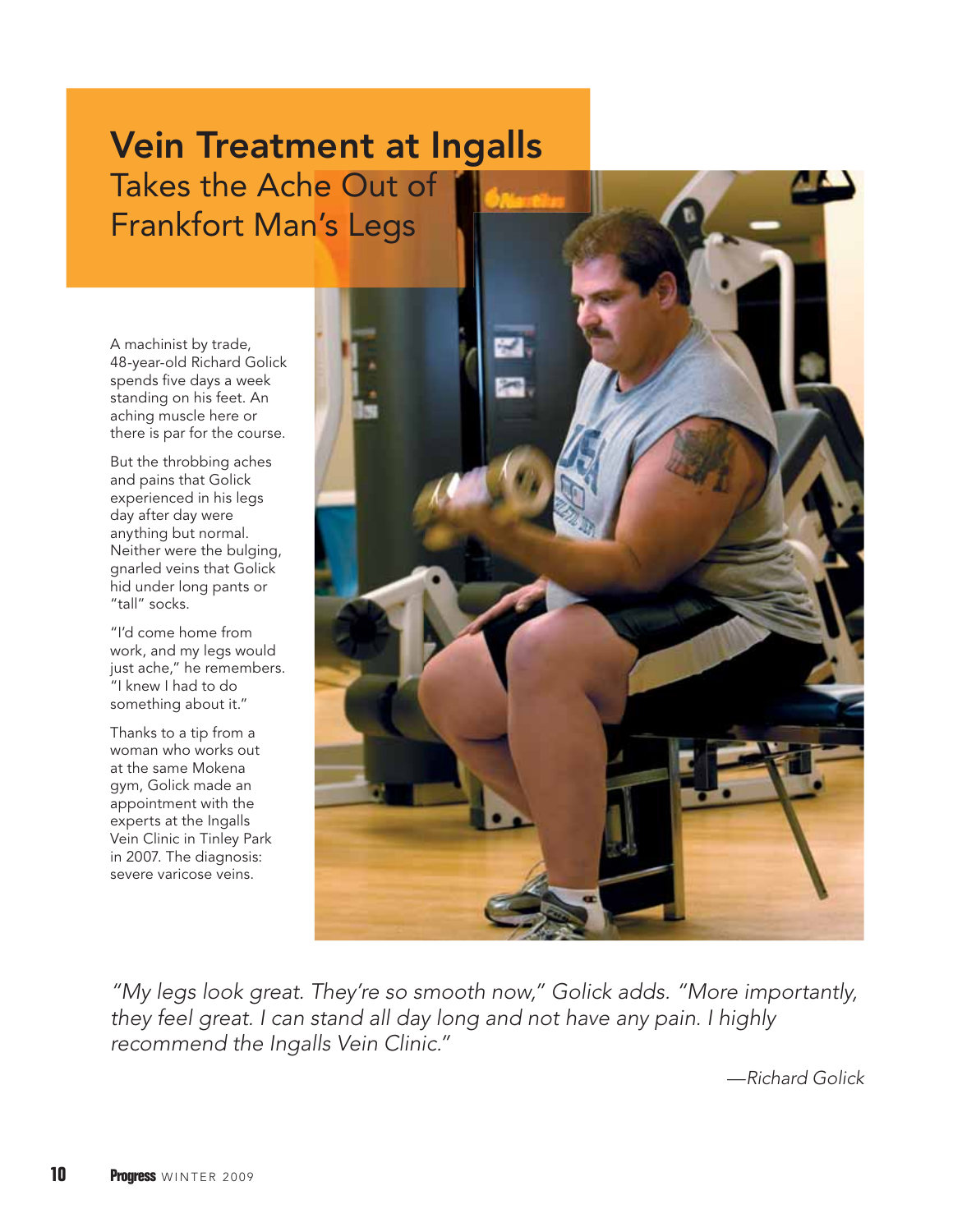#### About varicose veins

Chronic venous disease of the legs affects 15% of men and 25% of women in the U.S. In fact, nearly half of Americans over age 50 have venous insufficiency, which occurs when the veins in the legs do not return blood to the heart and upper body normally.

"When the valves in the veins have become damaged, they allow blood to flow backward and pool in the leg veins," explains Kevin Keele, M.D., board-certified interventional radiologist. "Congestion or dilatation of the veins results in swelling of the legs and may cause varicose veins."

For some people, varicose veins and spider veins are simply a cosmetic concern. But for others like Golick, varicose veins can lead to more serious health problems and require treatment.

At Ingalls, specially trained interventional radiologists offer a minimally invasive, outpatient procedure known as laser vein ablation.

"This is a vein treatment that suits today's busy lifestyles," Dr. Keele adds. "After the procedure, a patient can literally walk out of the office and resume normal activities after a few days to a week. And, it has a 95 percent success rate."

The process begins with ultrasound mapping of the affected veins. The patient then has a consultation to determine the best course of treatment. If the laser treatment is appropriate, the patient is scheduled for the procedure, which involves the insertion of a laser fiber into the vein through a tiny puncture.

Energy emitted from the tip of the fiber causes only the treated vein to close, while the body automatically routes the blood to other healthy veins. As the healing begins, the veins continue to disappear visually. The entire procedure takes only 45 minutes and is performed under local anesthesia.

Golick had both legs done in 2007 during two separate procedures and is thrilled with the results.

"My legs look great. They're so smooth now," Golick adds. "More importantly, they feel great. I can stand all day long and not have any pain. I highly recommend the Ingalls Vein Clinic."

For more information, call the nurse navigator at the Ingalls Vein Clinic at 708.915.7518.

## Innovative Treatments Provide Hope, Healing for Cancer Patients

At Ingalls, the field of interventional radiology shows great promise for advancing the treatment of cancer.

"Interventional radiologists are skilled at using the vascular system as a pathway into previously inaccessible territory," explains Perry Gilbert, M.D., Medical Director of Interventional Radiology at Ingalls. "This expertise allows us to offer innovative, treatments that target tumors from inside the body – without damaging other areas."



*Front row (l to r): Drs. Perry Gilbert and Thomas Aquisto Back row (l to r): Drs. Richard Lichtenberg and Kevin Keele*

While surgery and chemotherapy are the first line of treatment for most cancers, interventional treatments provide hope for patients who thought they had run out of options. Such treatments can be used to shrink inoperable tumors so that surgery might be possible, prolong survival, provide pain relief and improve quality of life.

Ingalls offers several state-of-the-art interventional cancer treatments, including:

- Radiofrequency ablation is a technique that destroys cancer deposits deep in the body without invasive surgery. A thin needle is placed into a tumor using ultrasound guidance. Electromagnetic energy is then emitted from the needle to destroy the cancer. This technique is appropriate for relatively small tumors of the liver, kidney and lung.
- Chemoembolization offers an alternative to patients with primary or metastatic liver tumors who are not candidates for surgery. A very small tube or catheter is placed into the artery supplying the liver. A mixture of chemotherapy is then injected so that it remains in the liver, greatly increasing its effectiveness there, while decreasing its toxicity to the rest of the body.
- Selective Internal Radiation Therapy (SIRT) or Radioembolization is a non-surgical outpatient therapy that uses radioactive microspheres, to deliver radiation directly to the site of liver tumors. This targeted therapy spares healthy tissue while delivering up to 40 times more radiation than would be possible using conventional radiotherapy. Ingalls is one of the few cancer programs in the state to offer SIRT.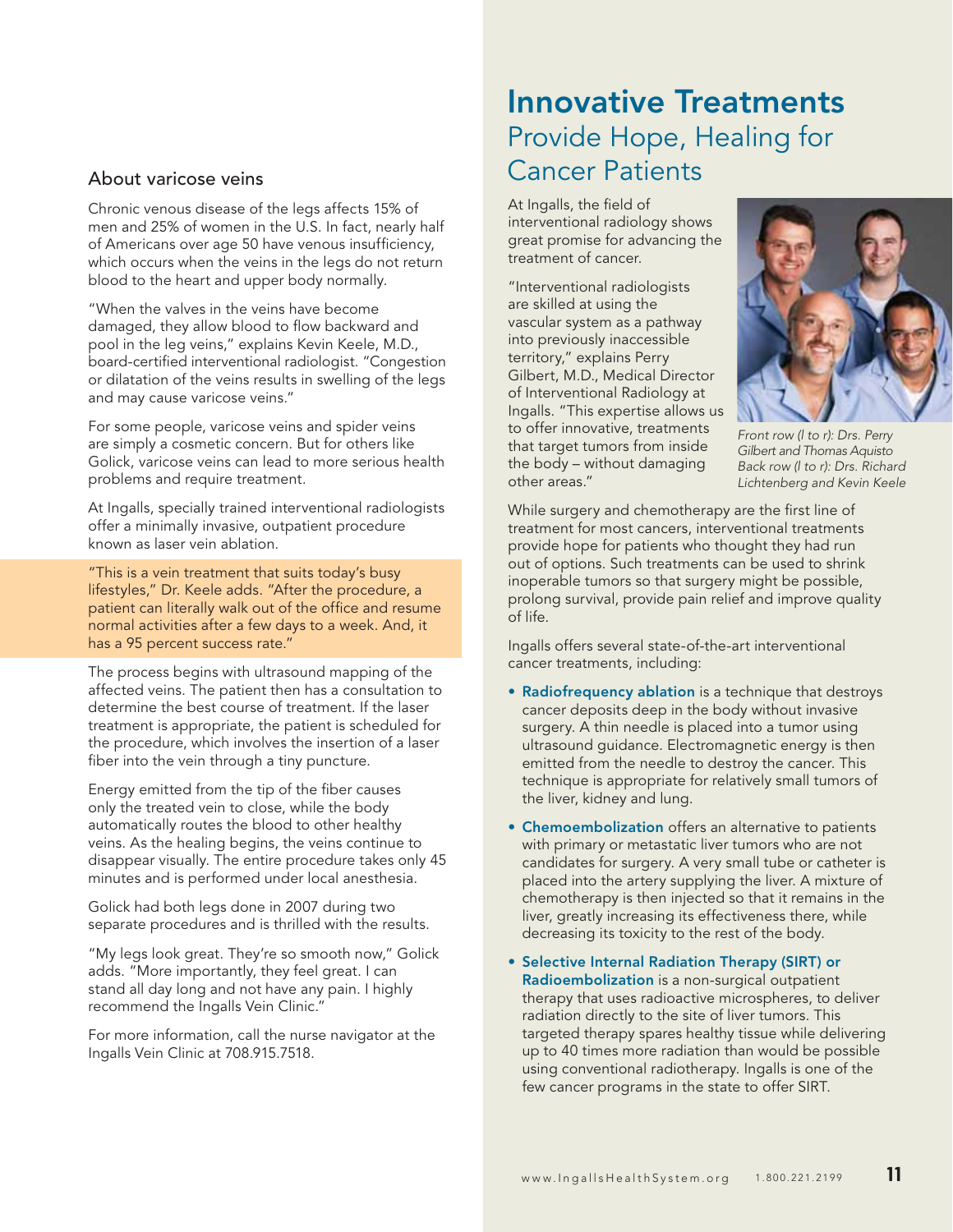# **Cancer** Rehabilitation Helping Restore Quality of Life

Today's life-saving cancer treatments may cause side effects that require physical rehabilitation to help patients manage their pain, regain certain abilities and restore their quality of life. That's why Ingalls has created the area's only Breast Cancer Rehabilitation Program.

"Cancer rehabilitation helps treat the musculoskeletal and cardiopulmonary effects of surgery, chemotherapy, radiation and reconstructive surgery," explains Rosemary McCarthy, P.T., C.L.T., coordinator of the Breast Cancer Rehabilitation Program at Ingalls.

The Ingalls program is based on well-documented research that shows exercise and other therapy interventions can help:

- Reduce fatigue and depression
- Maintain weight, muscle mass and range of motion
- Promote strength and flexibility
- Restore balance
- Eliminate pain
- Improve quality of life

"Contrary to what you might think, it's important to remain active while undergoing chemotherapy. An equal combination of aerobic activity, flexibility and strengthening is recommended," she adds. "In fact, devoting as little as five minutes to exercise each day will help improve your outcome."

The cancer rehabilitation team at Ingalls includes highly skilled physical therapists trained and certified in lymphedema treatment, occupational therapists,

*Priscilla Harris and physical therapist Rosemary McCarthy*

physicians, nurses and other clinical specialists who understand the unique needs of people undergoing treatment for and recovering from cancer.

"Our rehabilitation team treats a wide range of shortand long-term impairments that may result from cancer and cancer treatments, including weakness, fatigue, lymphedema, depression, loss of balance and more," she says.

Breast cancer rehabilitation is available at two convenient locations, including the main hospital campus in Harvey, and the Ingalls Family Care Center in Tinley Park.

"Cancer rehabilitation at Ingalls began with the implementation of the area's only Lymphedema Treatment Program in 2006," McCarthy says.

In November 2008, the program expanded to treat patients while they are undergoing chemotherapy and radiation – to help counteract the effects of these treatments.

"We also follow patients after their treatment is finished, especially patients who have undergone radiation since its side effects can occur long after the actual radiation therapy is done," she adds.

In addition to hands-on therapy, patients receive a host of valuable educational resources and exercises to practice at home.

Ingalls plans to expand its cancer rehabilitation program in 2009 to include other common types of cancer, including lung and brain cancers.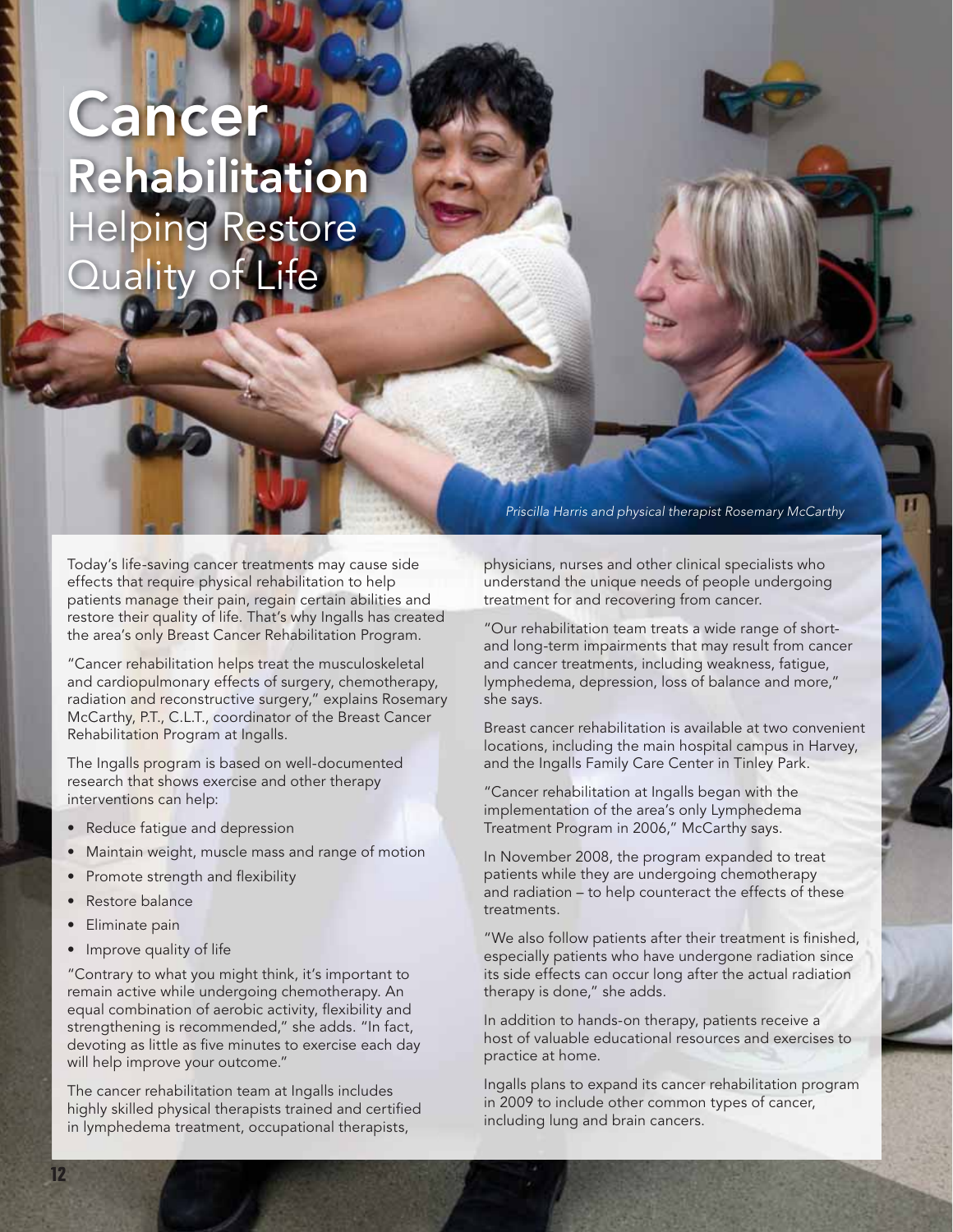# Becoming 'Whole' Again Through Breast Reconstruction

From the moment she was diagnosed with Stage III breast cancer in early 2007, 55-year-old Priscilla Harris of Burnham knew she wanted breast reconstruction surgery. It wasn't a matter of "if"; it was a matter of when.

"If I could have had it done right after the mastectomy, it would have been fine with me," Harris explains. "It was just very important to me to have reconstructive surgery."

As it turned out, Harris' cancer treatment called for chemotherapy and radiation, so she had to wait several months after her treatment before she could begin the reconstructive process in May 2008. For most patients, however, the reconstructive process is immediate and occurs at the same time as the mastectomy.

"It was definitely worth the wait," she adds.

#### What is breast reconstruction?

"Breast reconstruction is achieved through several plastic surgery techniques that attempt to restore a breast to near normal shape, appearance and size following mastectomy," explains Sami Bittar, M.D., board-certified plastic and reconstructive surgeon on staff at Ingalls. "It can be a physically and emotionally rewarding procedure for a woman who has lost a breast due to cancer or other conditions."

The surgery rebuilds the breast so that it is about the same size and shape as it was before. The nipple and areola can also be added.

"Most women who have had a mastectomy can have reconstruction," he explains. "Women who have had a lumpectomy may not need it."

If only one breast is affected, it alone may be reconstructed. A breast lift, breast reduction or breast augmentation may be recommended for the opposite breast to improve symmetry of the size and position of both breasts.



#### *Dr. Sami Bittar*

#### Why have it?

The final results of breast reconstruction following mastectomy can help lessen the physical and emotional impact of mastectomy. Over time, some breast sensation may return, and scar lines will improve, although they'll never disappear completely. There are trade-offs, but most women feel these are small compared to the large improvement in their quality of life and the ability to look and feel whole.

The inspirational Harris, a busy wife and mother of five grown children, did her homework before she underwent the procedure.

"Talk about the benefits and risks of reconstruction with your doctors," Harris adds. "I talked to the surgeon who did my mastectomy, Dr. Carl W. Johnson, and he referred me to Dr. Bittar. I felt very comfortable with Dr. Bittar and his staff. I also did research on the Internet. That way, I wasn't so surprised to find out that the reconstructive surgery process takes several months.

"I was uncomfortable for a while and I had to wear a sports bra for months," she adds. "But it's worth it. I would definitely recommend breast reconstruction to other women who have had a mastectomy."

## Regular Breast Care Still A Must

Advise from the Nurse Navigators with the Richard K. Desser, M.D., Breast Center:

Regular breast care for women age 40 and older consists of a yearly clinical breast exam by a health expert and an annual screening mammogram. Many cancer experts recommend you examine your breasts monthly. Have your doctor or nurse review your breast self exam (BSE) method. Seek medical attention for any breast lumps, changes or abnormalities that you may find, including:

- Lumps or swelling
- Skin irritation
- Nipple pain or inversion
- Redness or scaling



*Georgia Casella, R.N.*



*Lisa Gravitt, R.N.*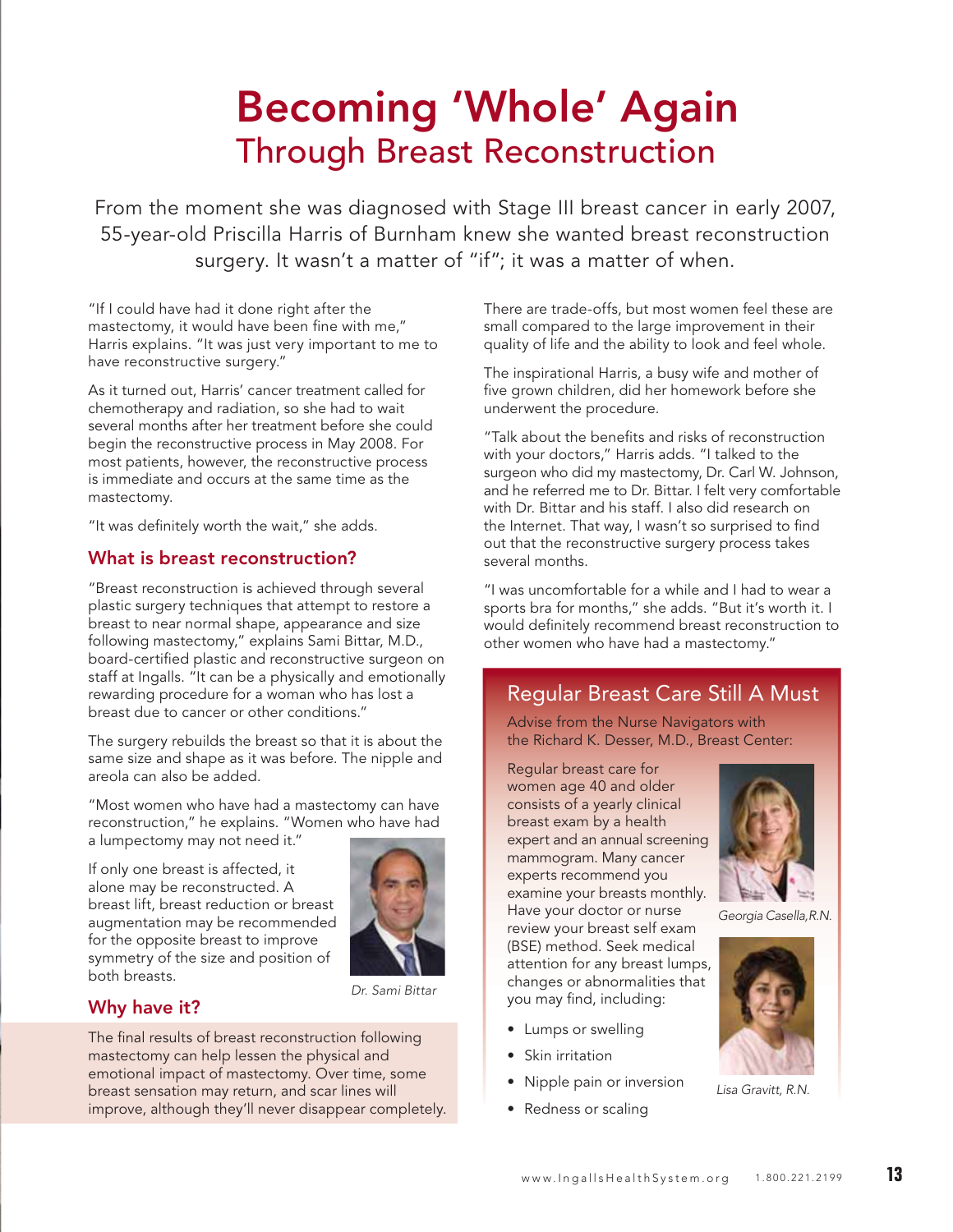## No Distance Too Great to Travel for Anterior Hip Replacement

Julie Verona of Ottawa didn't blink an eye about driving more than 70 miles to Ingalls last July to have an anterior hip replacement. What she spent in gas money, she more than made up for in reduced post-operative pain and a quicker recovery time.

As a professional graphic designer, Verona spends long hours sitting in front of a computer, not an easy feat for someone with arthritis of the hip. Before she underwent the revolutionary procedure in July, sitting, standing and even sleeping caused a lot of pain.

"I used to walk everyday," she recalls, "but one day I could barely make it back home."

Despite her young age, doctors told Verona a hip replacement was inevitable. But the energetic wife and mother of three didn't want a traditional hip replacement.

## What You Need to Know About Hip Replacement

Not all hip surgeries are the same. Surgeons at the Advanced Orthopedic Institute at Ingalls offer a unique alternative approach, accessing the hip joint from the front, or anterior. Originally conceived in Europe, this "French" hip has many benefits to eligible patients:



- shorter hospital stay
- smaller incision
- less muscle trauma
- faster recovery
- reduced pain
- reduced blood loss
- reduced tissue healing required
- reduced risk of dislocation
- more accurate leg length control
- more rapid return to normal activities

*Dr. David Smith*



#### *Dr. Jospeh Thometz*



*Dr. Dan Weber*



"I wanted to have the anterior hip," she explains. "With three kids, I needed to be up and moving right away. My husband's aunt in Iowa had an anterior hip done, so I knew there were a lot of advantages and I was willing to drive all the way to Iowa to have it done."

Her health insurance company, however, didn't agree. So after some more searching on the web, Verona discovered board-certified orthopedic surgeons in Chicago's south suburbs who were experts in the European-pioneered procedure they dubbed the "French Hip."

### The anterior approach to hip replacement

The anterior hip approach is made possible with the use of a high-tech operating table that allows surgeons to reach the hip joint from the front, working between the muscles and tissues instead of having to detach them from either the hip or thighbones. This minimizes trauma and helps prevent dislocation of the hip.

"Following surgery, patients can immediately bend their hip and bear full weight when comfortable, resulting in a more rapid return to normal function," David Smith, M.D., explains. "And, in supervised therapy, patients go up and down stairs before their hospital release."

Following physical therapy, Verona was moving better than she had in years. She even resumed exercise walking.

"My physical therapist in Ottawa had never seen a patient who had undergone the anterior hip before and was blown away by the results," she adds.

For more information please call Ingalls Care Connection at 1.800.221.2199.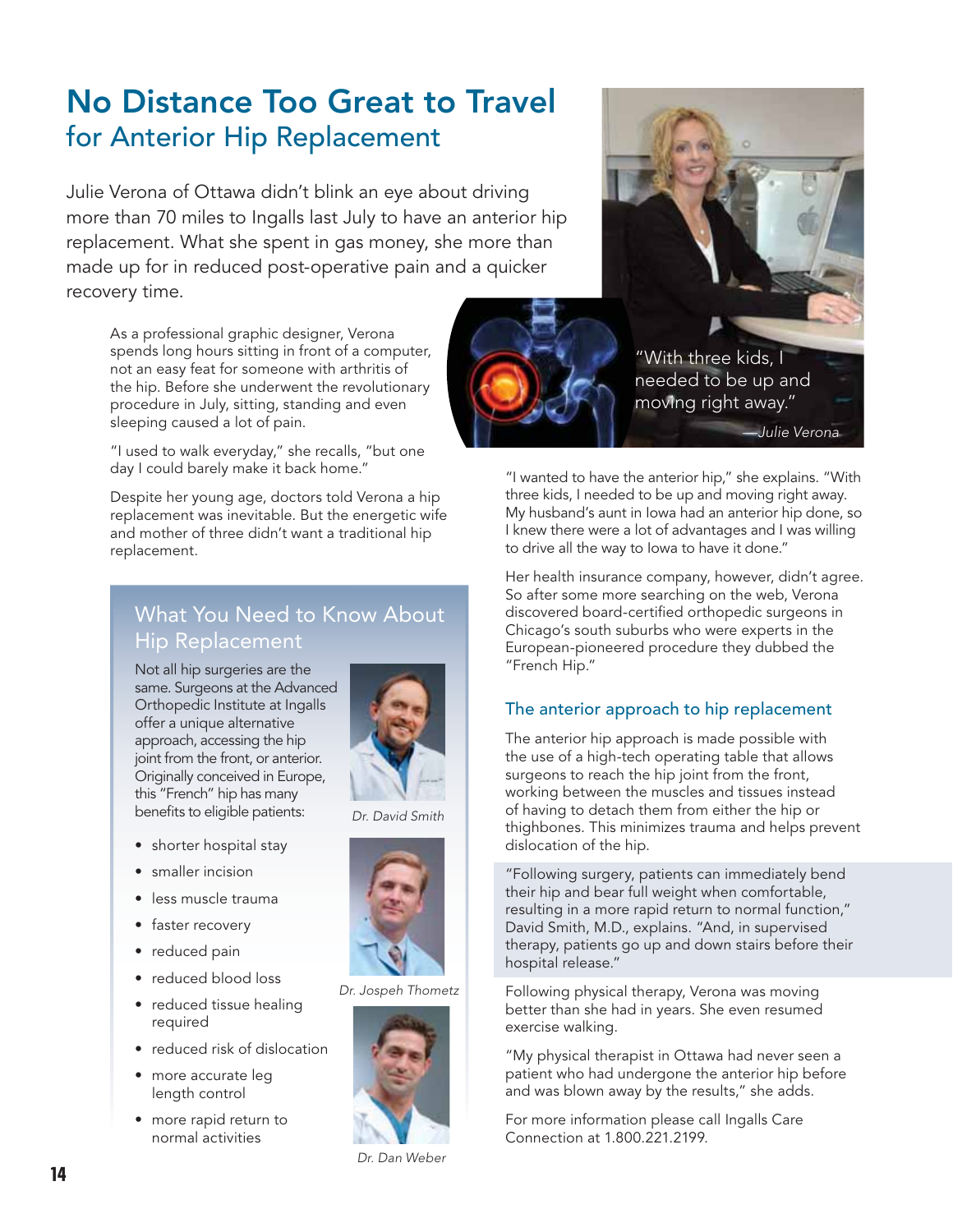

## Physical Dependence vs. Addiction

Pain is one of the main reasons people seek medical care; yet it's also among the most undertreated conditions. Why?

One of the reasons is a fear of becoming addicted to opioids – the main type of pain relief medication prescribed for chronic pain. This fear results from a basic misunderstanding about two real – yet very distinct – medical conditions known as physical dependence and addiction.



"It's important to make a distinction between the two," explains Joseph Beck, M.D., board-certified internist, and a psychiatrist and addictions specialist on staff at Ingalls. "Physical dependence occurs when someone develops a tolerance to a medication or

*Dr. Joseph Beck*

experiences withdrawal when they stop taking that substance abruptly. Tolerance is when your body gets used to a medication and you need to continue to increase the dose to get the same effect.

"On the other hand, addiction is more of a behavioral disorder that may or may not also include physical dependence," Dr. Beck adds. "Addiction occurs when an individual continues to use substances despite negative life consequences." Addicted individuals may give up work, school, family or other relationships because of substance use.

Although it is possible to develop an addiction to a pain medication such as Percocet or Oxycontin, experts estimate that only a small percentage of patients do. "Most people are able to gradually taper off the medication as their pain improves without significant problems," says Dr. Beck.

However, if you suspect you or a family member may be addicted to or abusing medication drugs or other substances, contact the Illinois Institute for Addiction Recovery at Ingalls at 1.800.522.3784 or visit www.addictionrecov.org.

# News Briefs

## Making Final Days Comfortable

Quality end-of-life care is as essential as quality healthcare.

Hospice is care designed to provide comfort and support to patients and their loved ones when a life-limiting illness no longer responds to curative treatment. Ingalls hospice care is offered in both a private inpatient unit, or in the comfort and serenity of a patient's own home. Hospice is paid for by Medicare, Medicaid, and many other private insurances.

"I'm a firm believer in helping someone live as long as possible," oncologist Mark Kozloff, M.D., notes. "But when length of time is no longer a possibility, keeping the patient comfortable is critical. Our dedicated hospice team will do whatever they can to ensure their patients die with peace and dignity…comfortable, well cared for and surrounded by family, loved ones and friends."

For more information, call Ingalls Hospice at 708.331.1360.

## Partnership Opens Access to Mammograms

Responding to the needs of underinsured women in our community, Ingalls has established a relationship with **A Silver Lining Foundation**. The group helps fund mammograms and follow-up cancer treatments so that quality healthcare services are available to all who qualify. Call 312.345.1322.

## Join our Caring Community

Open your heart and share your talents with a full range of volunteer opportunities available at Ingalls. Men and women of every age and background are encouraged to consider options in our Ambassador Corp, Gift Shop/Gift Cart, health fairs and community activities, information desks, surgical waiting room and more.



For 85 years, volunteers have

worked alongside healthcare professionals at Ingalls in a community of care, helping our neighbors to be well. If you have a genuine interest in helping others, please call our Volunteer Services at 708.915.5214.